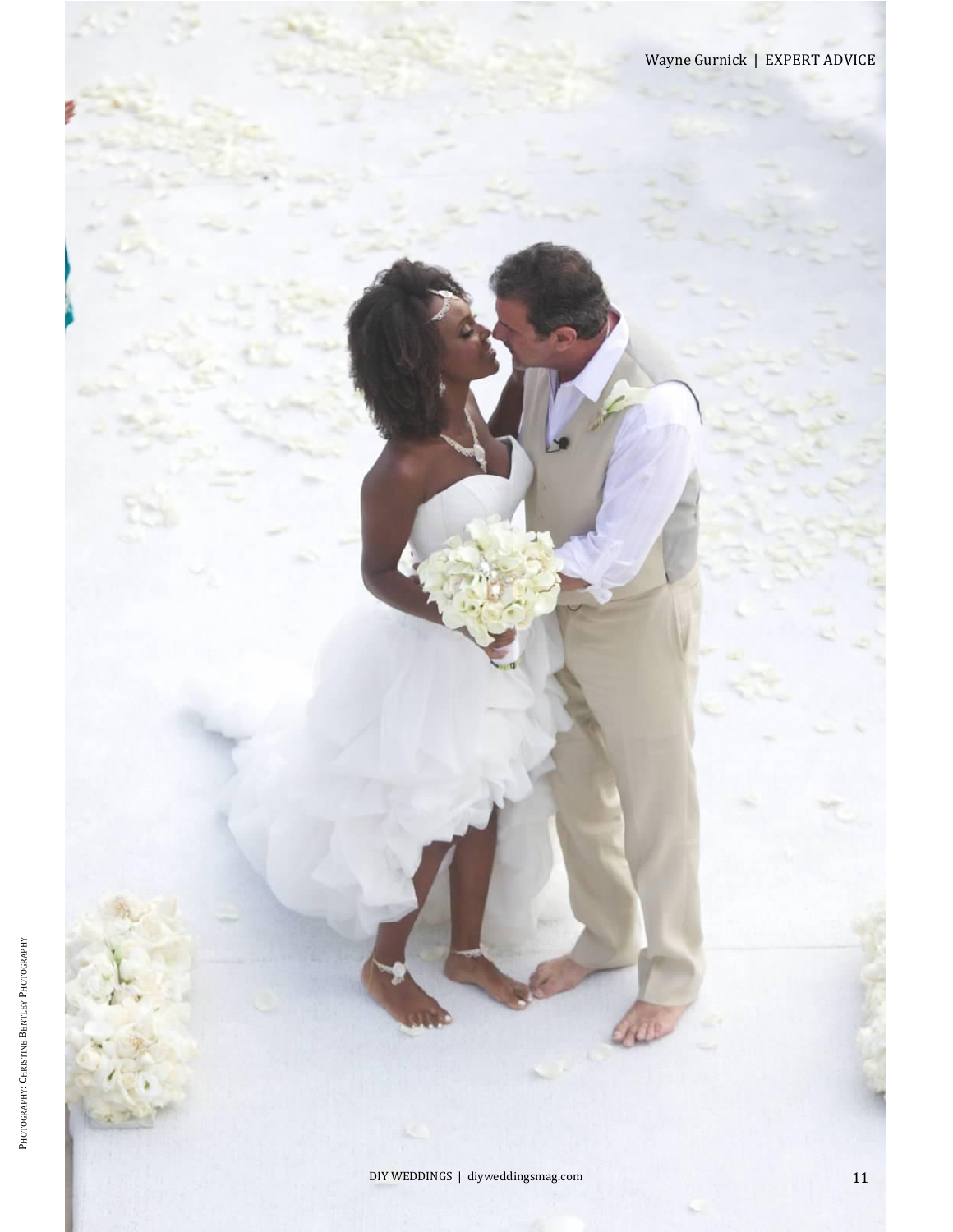





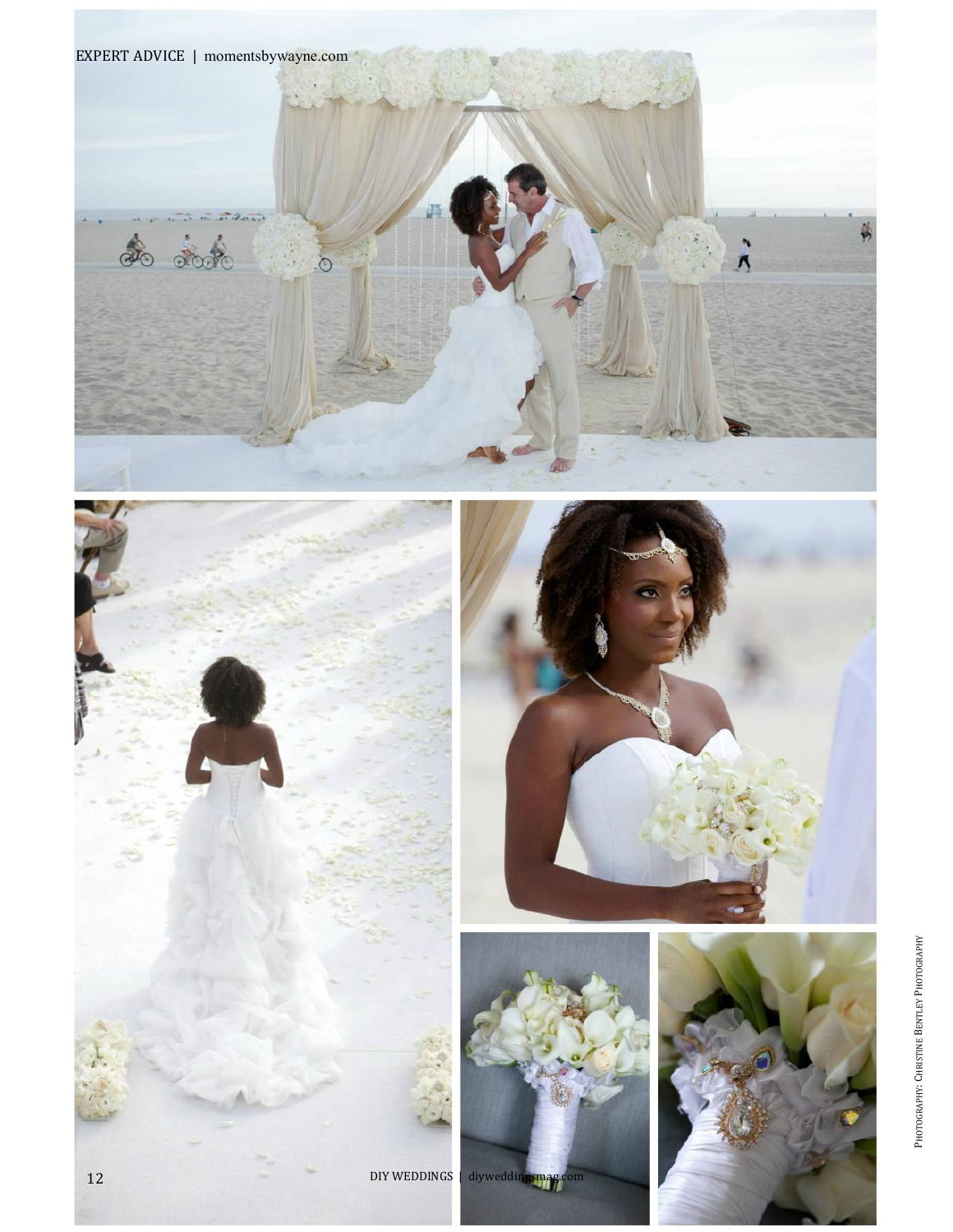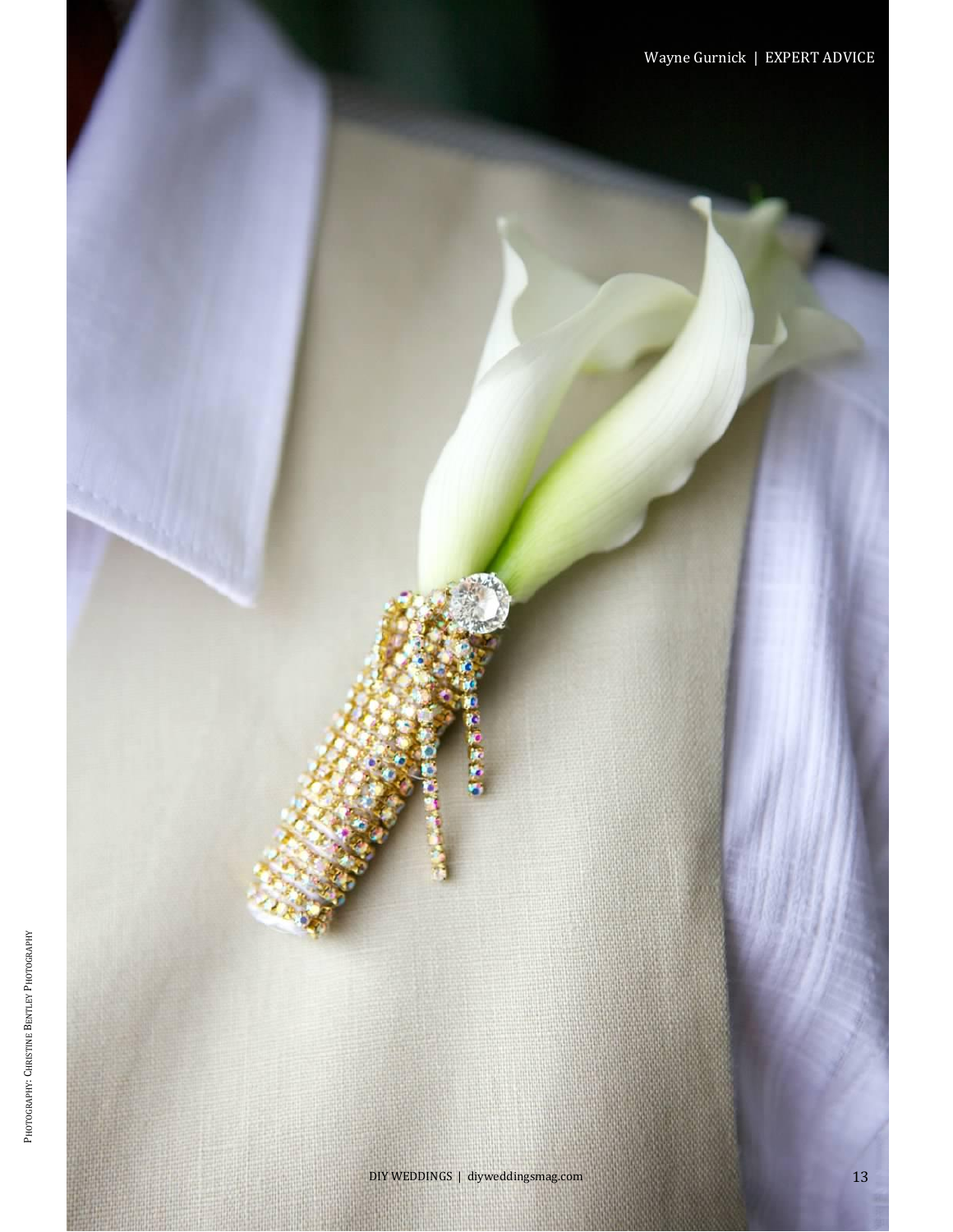

 $\frac{\Omega}{\Omega}$ en



π